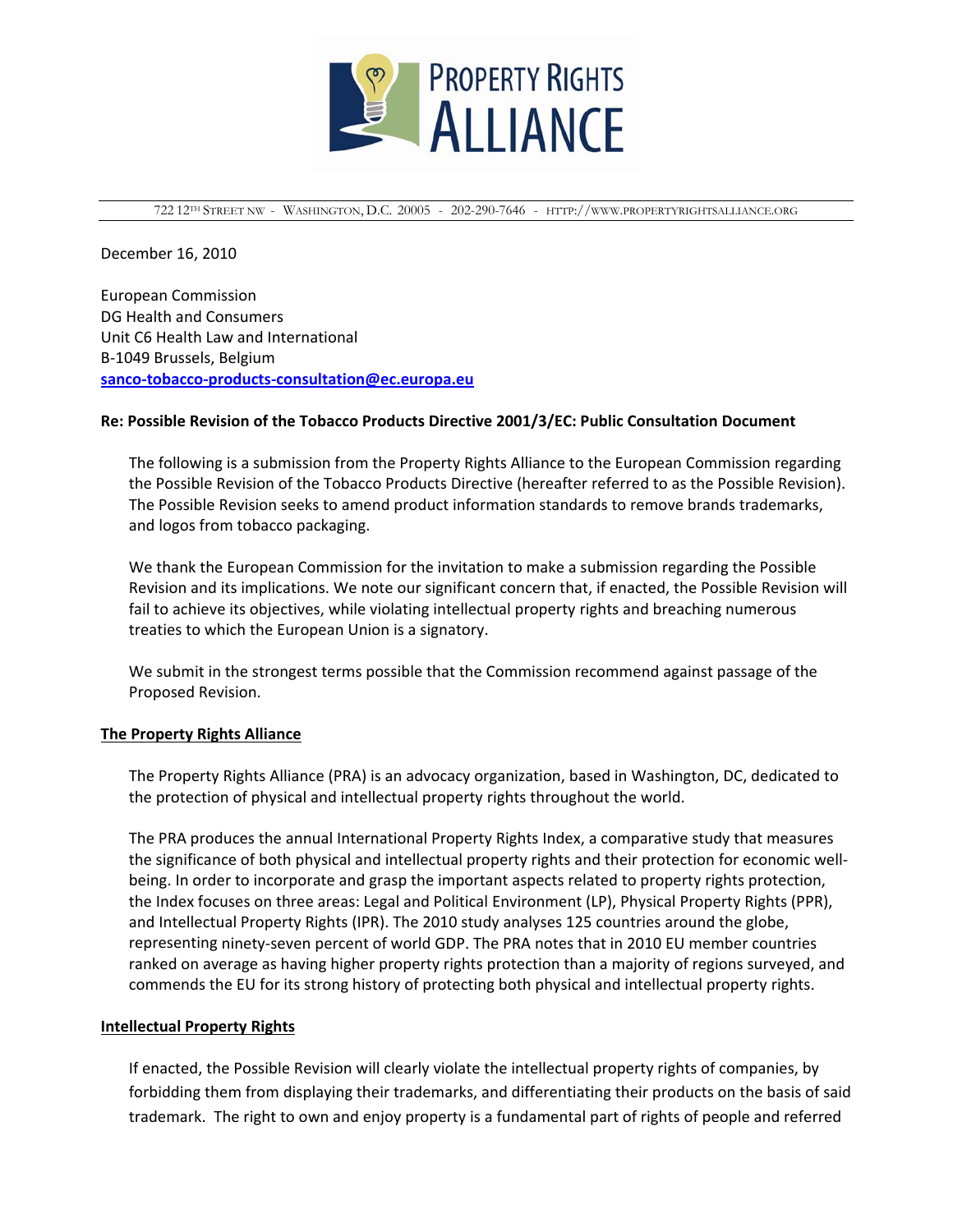to as an extension of human rights. As such, the protection of property rights, both physical and intellectual, is critical to economic development, and is the most important guarantee of freedom. Creating and maintaining an environment where both forms of property are protected and legally enforceable contributes to economic growth and stability.

The importance of protecting property rights is not limited to merely physical property, but intellectual property rights. Intellectual property rights are defined by the World Intellectual Property Organisation as exclusive rights over *"…..creations of the mind: inventions, literary and artistic works, and symbols, names, images, and designs used in commerce."*

We note that the European economy revolves significantly around businesses related to Intellectual property, whether it is pharmaceuticals, movies, music, books, software or inventions and industrial designs. As such, the continued protection of intellectual property is critical for the European economy to continue flourishing.

The protection of trademarks is a vital part of protecting intellectual property rights. The World Property Rights Organisation defines a trademark as *"a distinctive sign which identifies certain goods or services as those produced or provided by a specific person or enterprise."* It notes that "A trademark provides **protection** to the owner of the mark by ensuring the **exclusive right** to use it to identify goods or services, or to authorize another to use it in return for payment. "

It is noted that, as previously mentioned, the present revision scheme prohibits both the use of tobacco trademarks on non‐tobacco products as well as tobacco advertising. As such, packaging is the critical way brand information can currently be provided to consumers. Aside from pricing, therefore, it is the essential mechanism through which tobacco manufacturers can compete with each other for consumers. Tobacco companies have created significant intellectual property rights through their trademarks, as demonstrated in the significant degree of 'brand loyalty' in the market, and that plain packaging legislation would significantly erode the value of these property rights.

By denying tobacco companies their right to use their trademark to identify their product, this Possible Revision strikes at the very core principles of corporate identity and consumer information that the European economy is based upon. As such, it not only violates the legal rights of the companies affected, but furthermore sets a very dangerous principle for the future of a government unwilling to honour or respect intellectual property rights.

It is finally submitted that as tobacco remains a legal product, the assault on the centuries‐old protection of trademarks represents a grave threat to the future of property rights, individual freedom, and freedom of speech, and as such, should be rejected without reservation.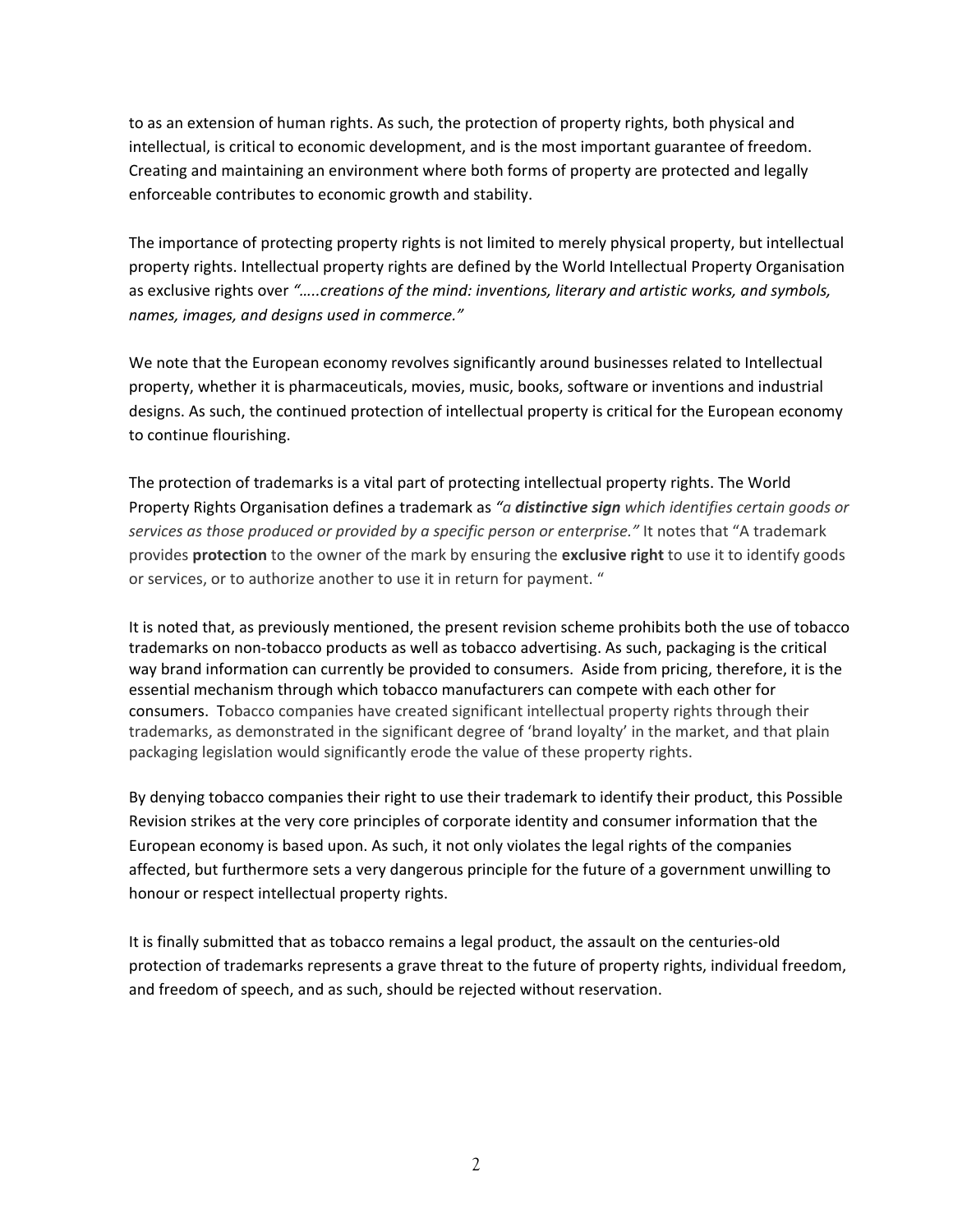# **Effects of the Possible Revision**

# *No Reduction in Smoking Rates*

The Possible Revision will fail in its objectives to reduce the consumption of tobacco. The PRA notes that there is no evidence in existence whatsoever to demonstrate that the implementation of plain packaging will lead to any decrease in the total quantity of tobacco products sold. Rather, the only effect would be brand substitution.

# *Cheaper Cigarette Prices*

By denying companies the ability to compete on the basis of logo/trademark differentiation, consumers will be unable to differentiate products in any meaningful manner other than on price. As such, the Proposed Revision will result in some cigarette manufacturers choosing to compete on the basis of price, leading to a fall in tobacco prices. Thus, the Possible Revision might have the counter‐intuitive effect of potentially *increasing* tobacco consumption.

# *Increased counterfeiting*

The counterfeiting and falsification of tobacco products is an international problem of significant magnitude. According to the World Health Organization Framework Convention on Tobacco Control, the estimated 600 billion counterfeited and smuggled cigarettes crossing national borders each year represents a staggering \$50 billion (U.S.) in lost revenue, affecting nations throughout the world.

Counterfeit cigarettes harm individuals, who are unwittingly duped into smoking inferior and unhealthier cigarettes. A 2003 report by the BBC noted that counterfeit cigarettes contain 75% more tar, 28% more nicotine and about 63% more carbon monoxide" than genuine cigarettes in the UK market.

Counterfeit cigarettes have a significant deleterious impact on governments, with a significant loss of taxation revenue, as well as associated societal problems with the increase in organized crime.

All available evidence demonstrates that trademarks remain one of the best controls on counterfeiting. By preventing the display of trademarks on tobacco products, this Possible Revision threatens a significant increase in illicit tobacco products, with negative effects for individuals.

# *Threaten jobs*

It is submitted that if passed, the Possible Revision poses a serious threat to numerous jobs in small and medium‐sized enterprises throughout the supply chain, such as graphics designers and paper producers. At a time of rising unemployment following the global economic downturn, this legislation will cost jobs and seriously hurt many working families.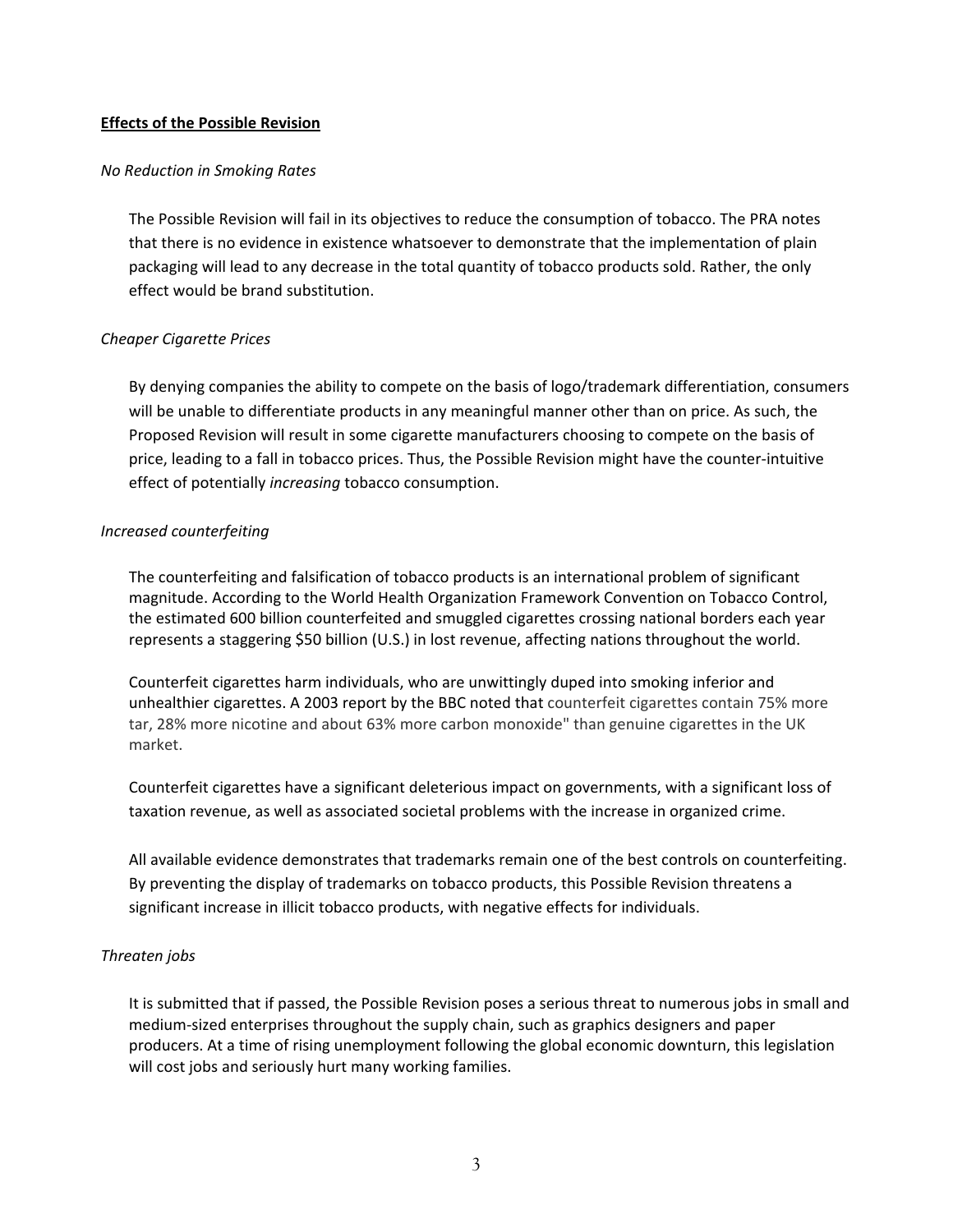# **Violation of International Obligations**

# *Agreement on Trade‐Related Aspects of Intellectual Property Rights (TRIPS)*

The TRIPS Agreement is an Agreement to provide minimum standards of intellectual property protection, which the EU has accepted, and is administered by the World Trade Organisation.

If passed, the Possible Revision would violate Articles 15 and Article 20 of T RIPS.

# *TRIPS Article 15*

Article 15(4) of TRIPS states that *"The nature of the goods or services to which a trademark is to be applied shall in no case form an obstacle to registration of the trademark."*

The Possible Revision may grant EU authorities the power to reject an application for registration of a cigarette trademark effectively solely on the grounds of the nature of the good being tobacco. As such, the Proposed Revision may potentially be in breach of Trips 15(4).

# *TRIPS Article 20*

Article 20 of TRIPS states that *"The use of a trademark in the course of trade shall not be unjustifiably encumbered by special requirements, such as use with another trademark, use in a special form or use in a manner detrimental to its capability to distinguish the goods or services of one undertaking from those of other undertakings. This will not preclude a requirement prescribing the use of the trademark identifying the undertaking producing the goods or services along with, but without linking it to, the trademark distinguishing the specific goods or services in question of that undertaking."*

It is noted that this article *specifically* prohibits encumbering a trademark with special requirements to make it difficult to distinguish the good from a competitors products.

The prohibition upon displaying a trademark as proscribed by the Possible Revision represents a clear and unequivocal breach of TRIPS Article 20 in two respects.

By preventing the display of a trademark in full colour, with appropriate font and style as recognised by consumers, this would result in the prohibition of using a trademark in anything other than the "special form" dictated by the proposed revision. This is a breach of TRIPS Article 20

By preventing use of a logo, this will be seriously detrimental to distinguishing a particular brand from a competitor, as such, being a further breach of TRIPS Article 20.

# *Paris Convention*

The Paris Convention is an international convention dealing with the protection of industrial property, which includes patents, industrial designs, and trademarks. At present, the EU is a member of the Convention.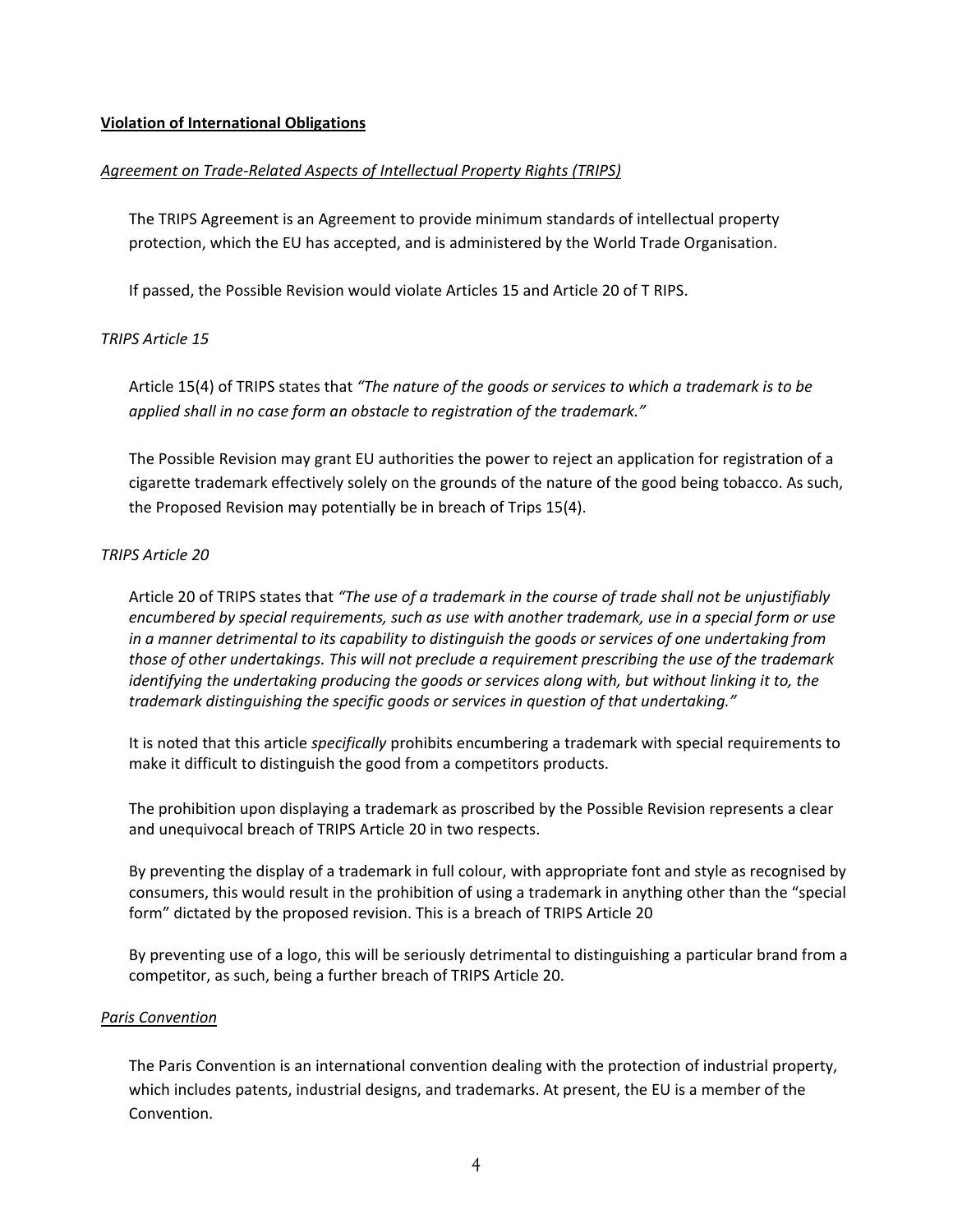It is submitted that if passed, this Possible Revision would violate Article 6 and Article 7 of the Paris Convention

# *Article 6(quinquies)*

Article 6(*quinquies)* of the Paris Convention deals with the protection of trademarks registered in one participant country with another.

Article 6(*quinquies*)B states that Trademarks covered by this Article may be neither denied registration nor invalidated except in the following cases: (i) when they are of such a nature as to infringe rights acquired by third parties in the country where protection is claimed; (ii) when they are devoid of any distinctive character, or consist exclusively of signs or indications which may serve, in trade, to designate the kind, quality, quantity, intended purpose, value, place of origin, of the goods, or the time of production, or have become customary in the current language or in the bona fide and established practices of the trade of the country where protection is claimed; (iii) when they are contrary to morality or public order and, in particular, of such a nature as to deceive the public. It is understood that a mark may not be considered contrary to public order for the sole reason that it does not conform to a provision of the legislation on marks, except if such provision itself relates to public order.

A significant number of cigarette trademarks are registered and protected in their country of origin. The Possible Revision has the practical effect of invalidating trademarks through preventing their use, and may also grant EU authorities the power to reject their registration, for reasons outlined in previous paragraphs.

The trademarks of tobacco products in question do not infringe upon rights acquired by third parties, are not devoid of distinctive character, and are not contrary to morality and public order in a manner defined by the section. As such, the exceptions allowing for such invalidation are not applicable.

# *Article 7*

Article 7 of the Paris Convention states *"The nature of the goods to which a trademark is to be applied shall in no case form an obstacle to the registration of the mark."*

The Possible Revision is in potential breach of this Convention, for reasons articulated in above paragraphs.

# *The Agreement on Technical Barriers to Trade (TBT)*

The TBT Agreement deals with procedures of testing and certifying conformity to technical regulations. All WTO members, of which the EU is one, are required to uphold the principles of the TBT Agreement.

It is submitted that, if enacted, the Possible Revision violates Section 2.2 of this Agreement